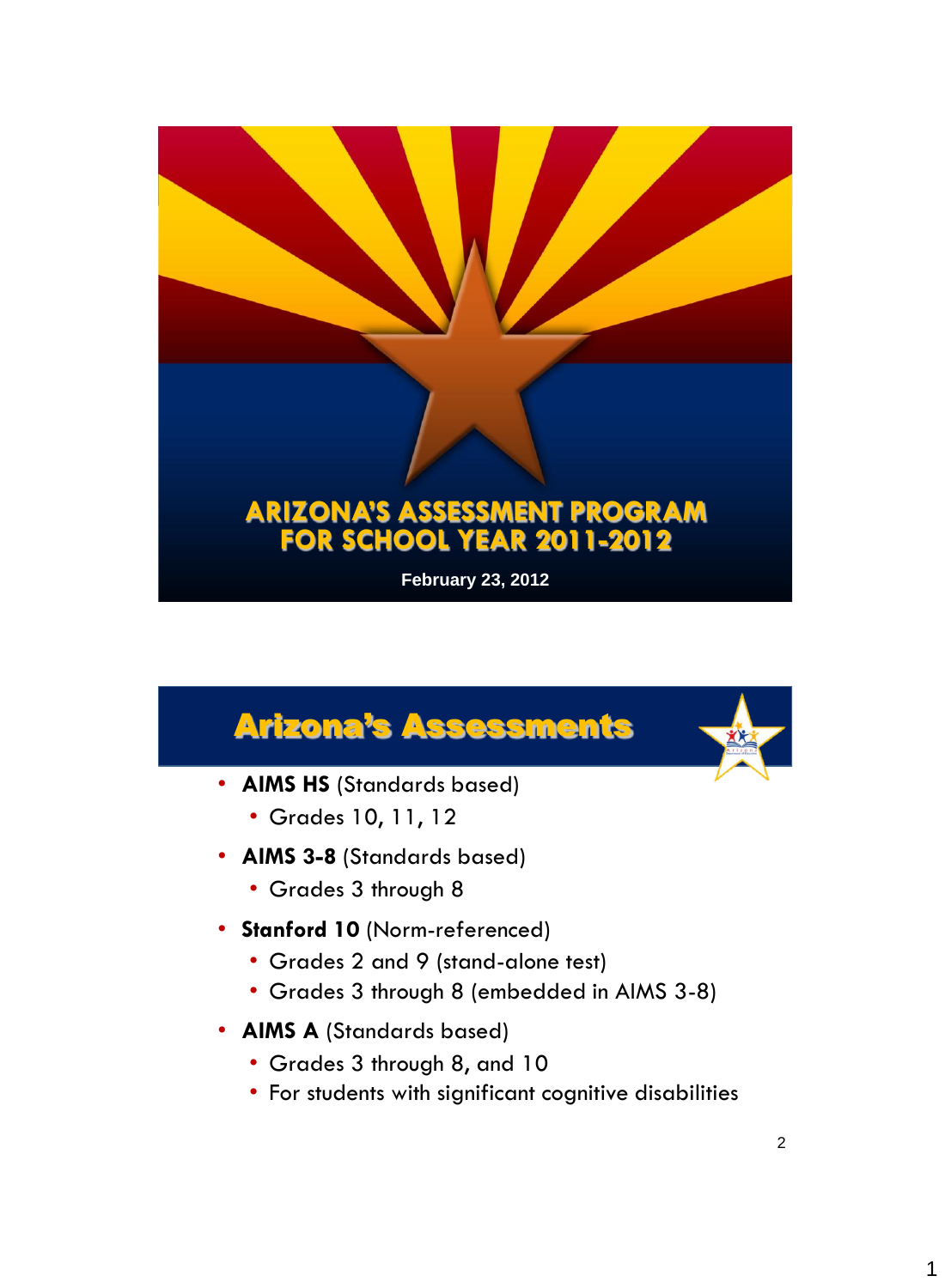### Arizona's Assessments

- **Arizona's Instrument to Measure Standards (AIMS)** 
	- Standards Based Assessment
	- Developed by Arizona teachers
	- Owned by Arizona
	- Measures student proficiency of the Arizona Academic Content Standards in:
		- Writing
		- Reading
		- Mathematics
		- Science
	- Required by state and federal law

### AIMS History 1999 - 2007

- **Spring 1999 – 1 st admin. of HS**
	- Reading, Writing, & Mathematics
	- 1996 AZ Academic Standards

#### • **Spring 2000 – 1 st Grades 3, 5, & 8**

- Reading, Writing, and Mathematics
- 1996 AZ Academic Standards
- **Fall 2004 – 1 st Fall HS admin.**
- **Spring 2005 – All Grades 3-8 & HS**
	- Reading, Writing, and Mathematics
	- 2003 AZ Math & Reading Standards 2004 AZ Writing Standard 4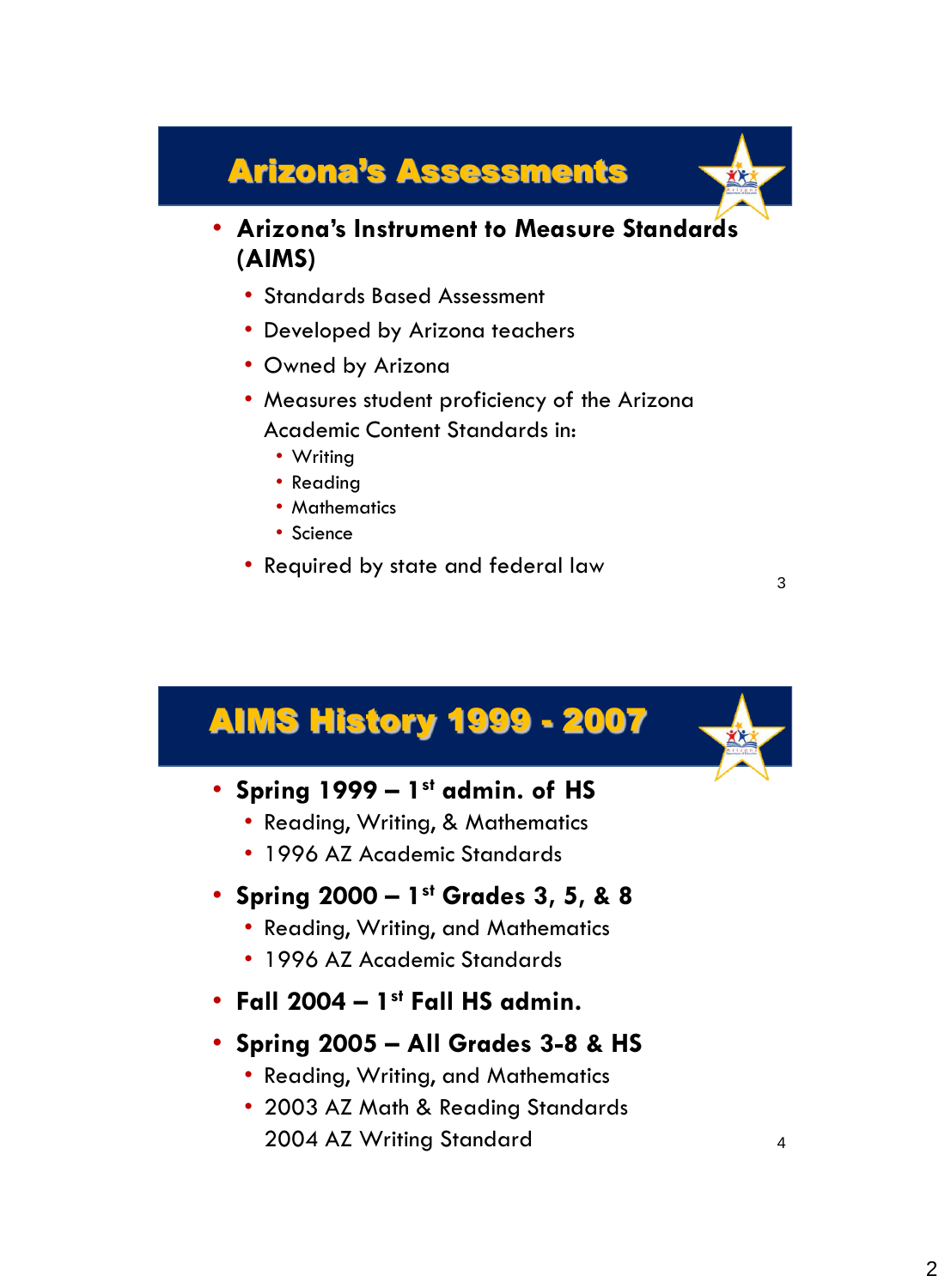## AIMS History 2008 - 2011

- **Spring 2008 –1 st Grades 4, 8, & HS**
	- Science
	- 2005 AZ Science Standard

#### • **Spring 2010– All Grades 3-8 & HS**

- Mathematics
- Change to new NAEP aligned 2008 AZ Mathematics Standard
- **Spring 2011 – Grades 5, 6, 7 & HS**
	- Writing
	- Added multiple choice items to writing prompt

## Graduation Requirement • **Graduation Requirement:** • Must Pass: • Mathematics • Reading • Writing • Students with an IEP exempt • Can use grades to partially augment scores • **Students are not required to pass Science.**

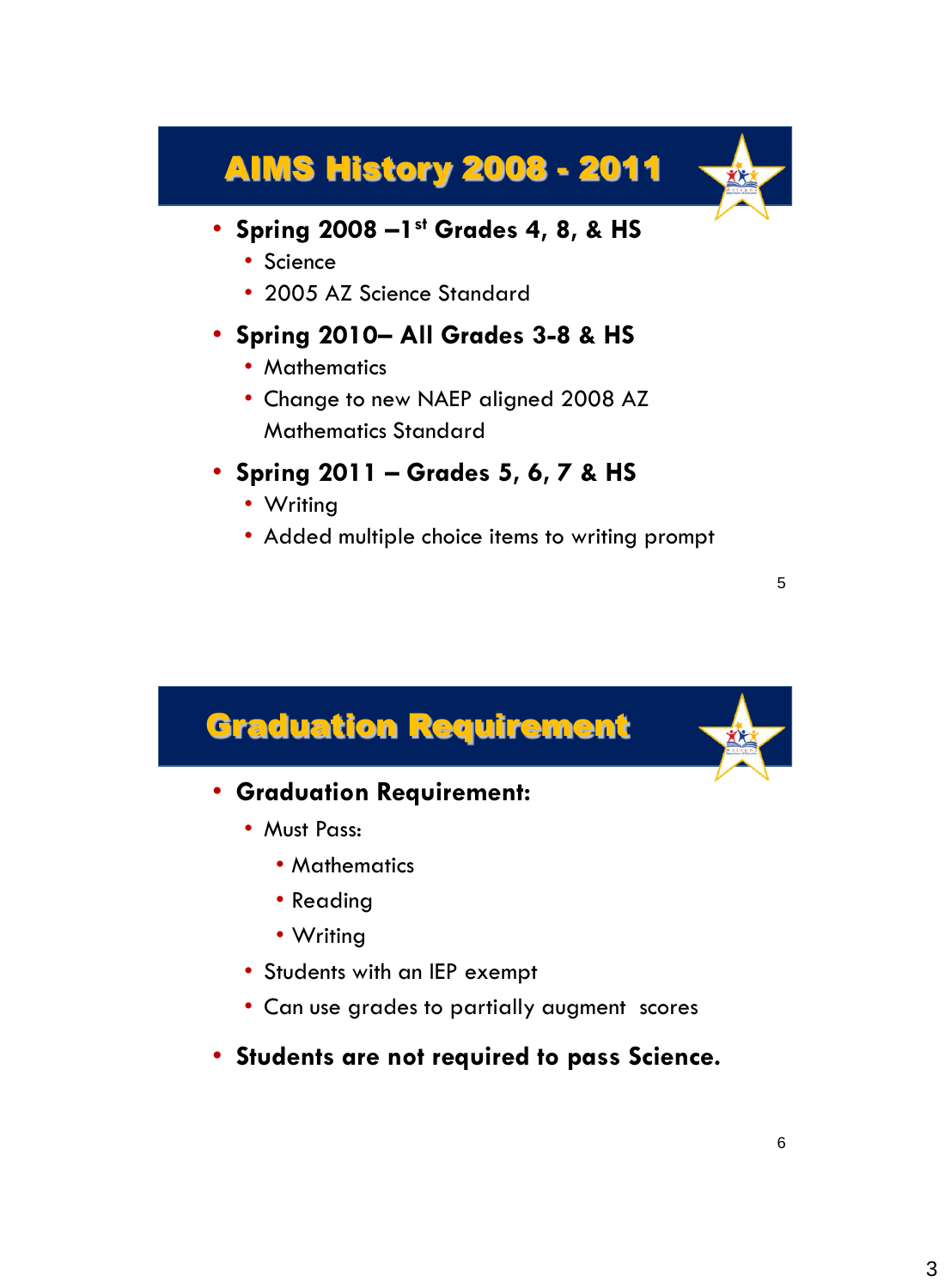## AIMS HS



### **Writing, Reading, Mathematics**

#### • **Administered in the spring**

• All 10<sup>th</sup> graders (based on cohort)

#### • **Administered in the fall and spring**

- All  $11^{th}$  and  $12^{th}$  graders who have not yet met the standard
- 11<sup>th</sup> and 12<sup>th</sup> graders who have met the standard, but not yet exceeded, may retake to improve score
- **Science is only administered in the spring since it is not tied to graduation.**

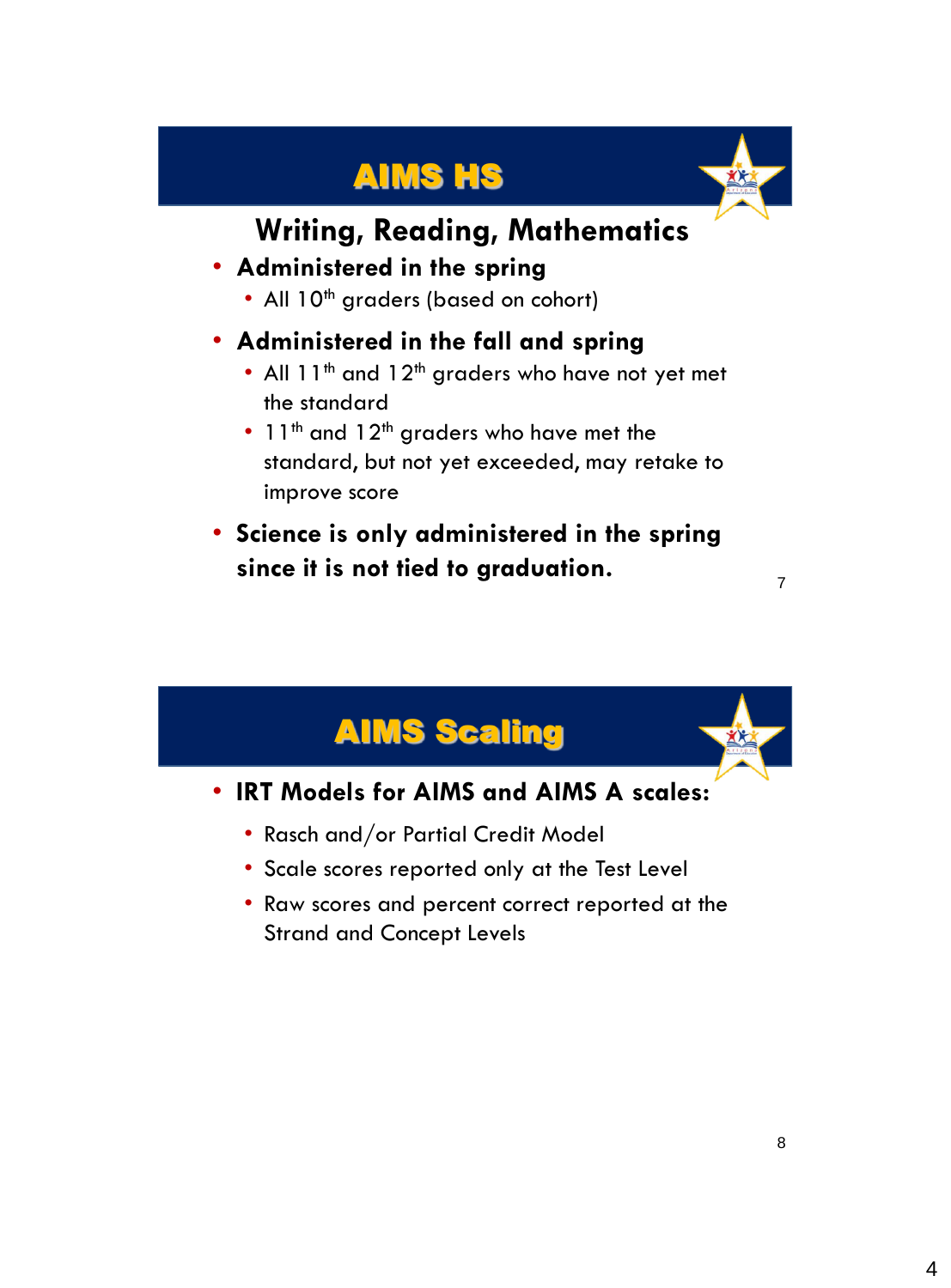### AIMS Reading & Writing



#### • **Reading – Grades 3 - 8, & HS**

- Multiple choice
- 3 8 vertically scaled (200 800)
- HS independently scaled (500 900)

#### • **Writing – Grades 5, 6, 7, & HS**

- One extended writing prompt
- Multiple choice
- All independently scaled (300 700)

### Reading (2003 Standard) • **Reading Process** • Grade 3: Print Concepts, Phonics, Vocabulary, & Comprehension • Grades 4- HS: Vocabulary & Comprehension • **Comprehending Literary Text** • All Grades: Elements of Literature • Grades 7- HS: Historical and Cultural Aspects of Literature • **Comprehending Informational Text** • All Grades: Expository, Functional, and Persuasive **Text**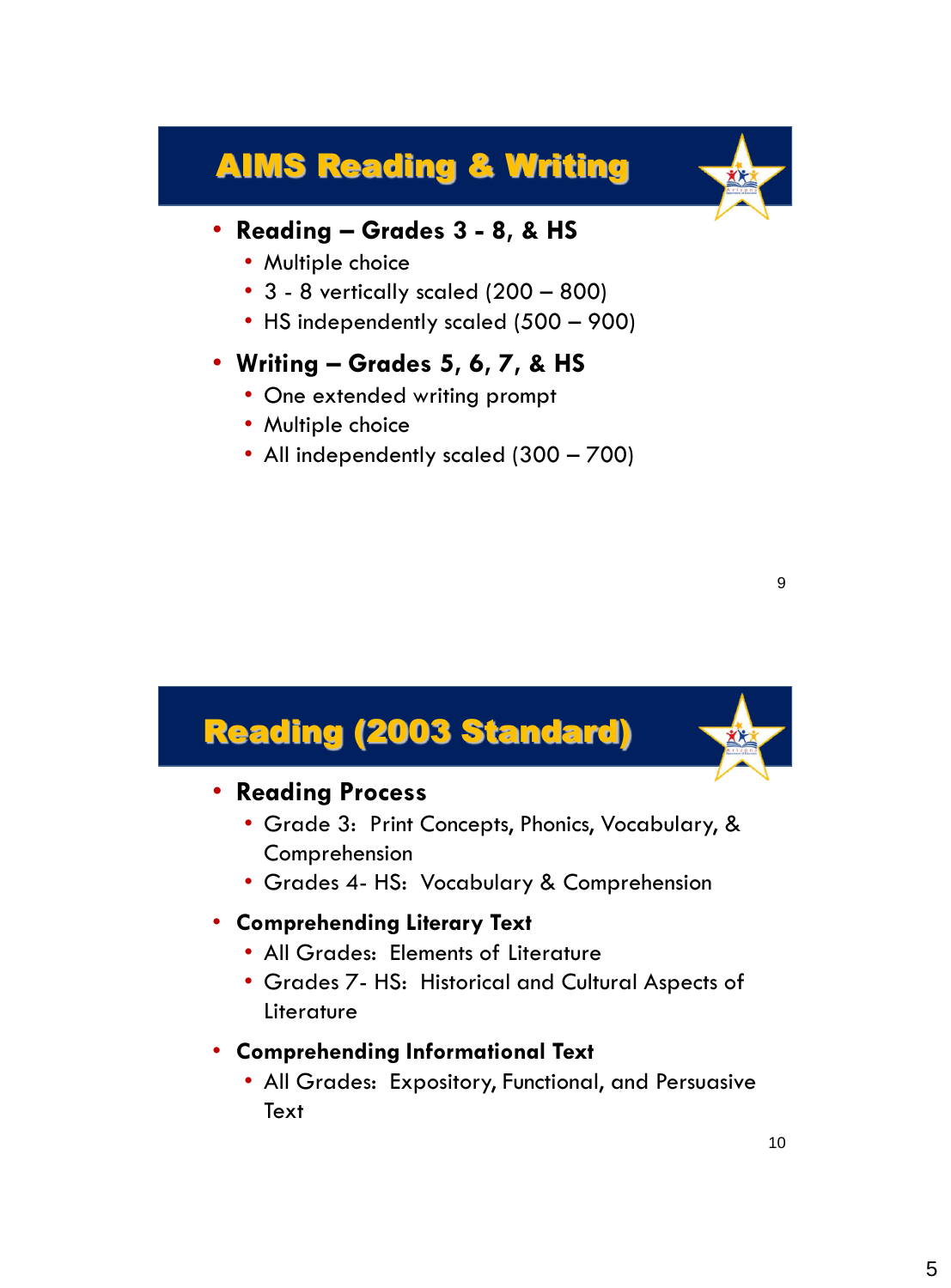### AIMS Mathematics & Science



- Multiple choice
- $3 8$  vertically scaled  $(100 640)$
- HS independently scaled (300 700)
- **Science – Grades 4, 8, & HS**
	- Multiple choice
	- All independently scaled (300 700)

#### Mathematics (2008 Standard) • **Numbers & Operations** • Number Sense, Numerical Operations, & Estimation • **Data Analysis, Probability, & Discrete Math** • Data Analysis, Probability, Systematic Listing & Counting, & Vertex-Edge Graphs • **Patterns, Algebra, & Functions** • Patterns, Functions & Relationships, Algebraic Representations, & Analysis of Change • **Geometry & Measurement** • Geometric Properties, Transformation of Shapes, Coordinate Geometry, & Measurement • **Structure & Logic** • Algorithms & Algorithmic Thinking & Logic, Reasoning, Problem Solving & Proof 12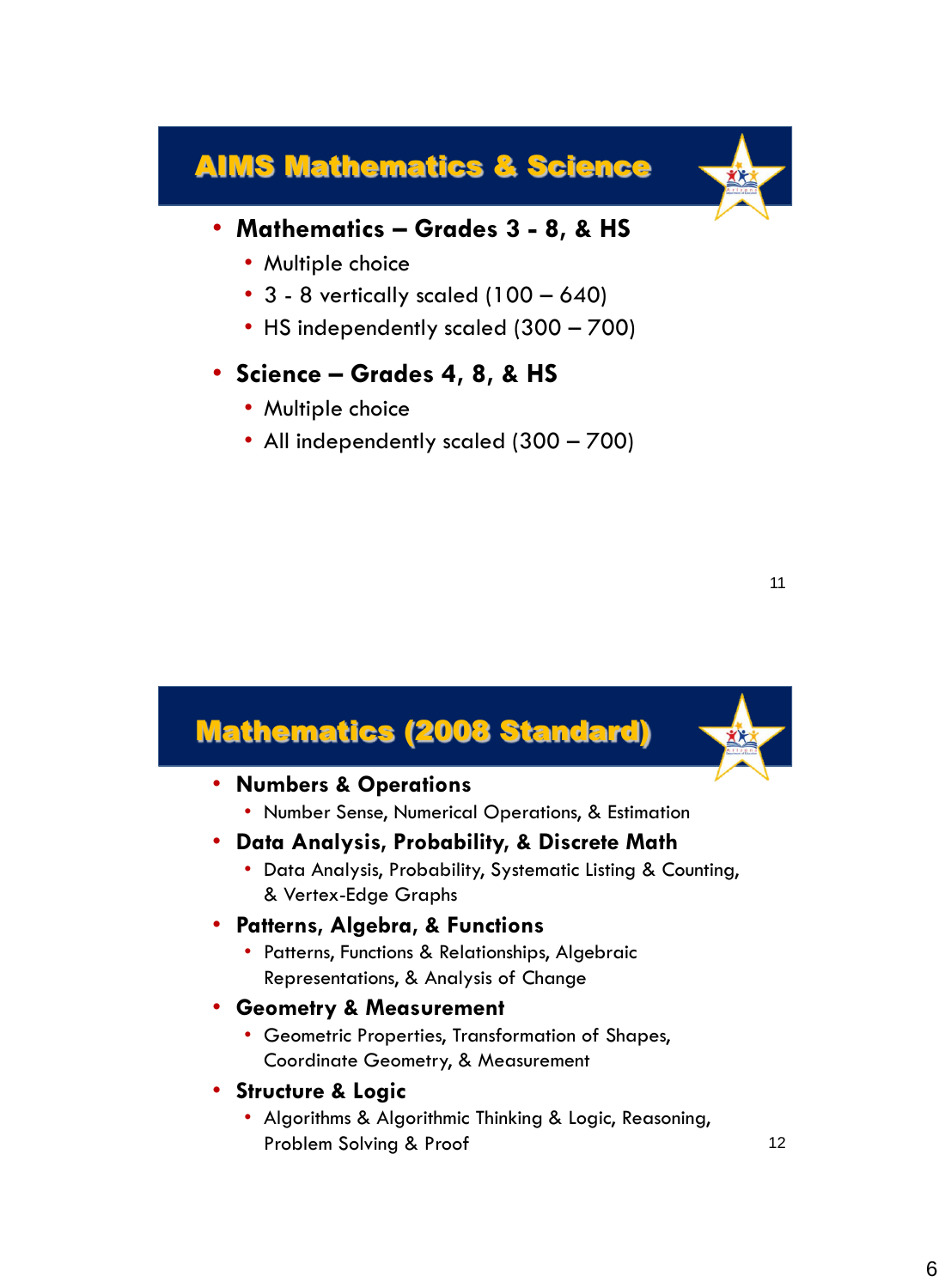### Accommodations



- **Approved categories:**
	- **Universal**
	- **Standard -** Captured on Test Demographic Sheet
- **Universal** are available for all students.
	- Small group or one-on-one testing
	- Using devices that allow the student to see the test
		- glasses, special lighting, color overlays, …
	- Use of special furniture
	- Wearing noise buffers

### Standard Accommodations • **Students with an injury** • MC responses scribed or transferred to answer document • Use of assistive technology for writing without spell or grammar check or predict ahead • **ELL or FEP Students** • More breaks • Simplified directions in English • Exact oral translation of scripted directions • Read aloud in English – Not Reading • Word-for-word translation dictionary 14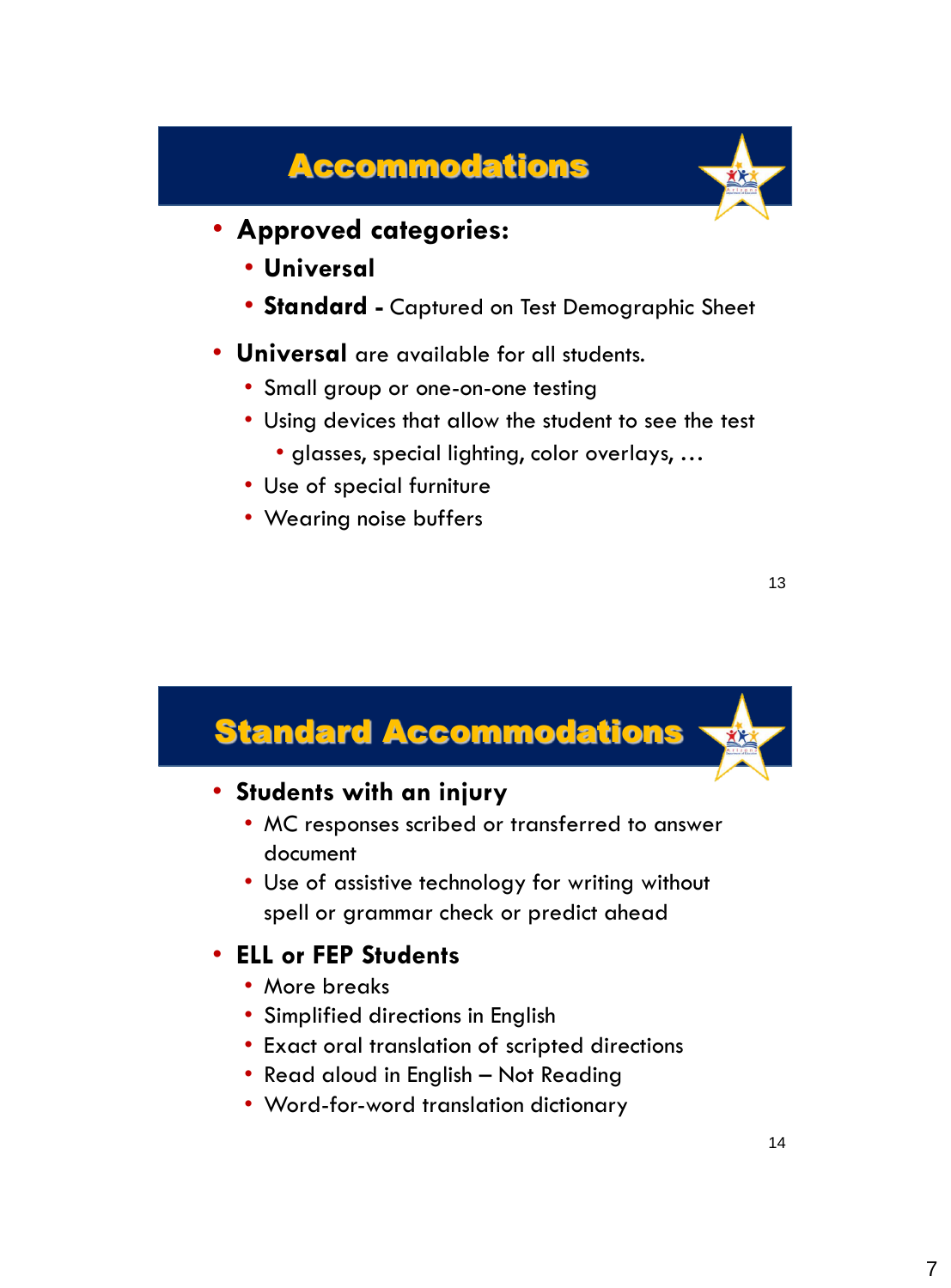### Standard Accommodations



#### • **Students with a disability**

- All of the accommodations as needed for injured and ELL students
- Place marker use
- Personal whiteboard
- Test at a different time of day
- Large print
- For a student who is blind
	- Braille edition and Braille writers
	- Electronic dictionary & thesaurus without spell or grammar check or predict ahead
	- Abacus

### Special Education Categories

- VI Visual Impairment
- MIID Mild Intellectual Disability
- MOID Moderate Intellectual Disability
- SID Severe Intellectual Disability
- MD Multiple Disabilities
- MDSSI Multiple Disabilities with Severe Sensory Impairment
- SLI Speech and/or Language Impairment
- ED Emotional Disability
- OHI Other Health Impairment
- DD Developmental Delay
- A Autism
- OI Other impairment
- TBI Traumatic Brain Injury
- HI Hearing Impairment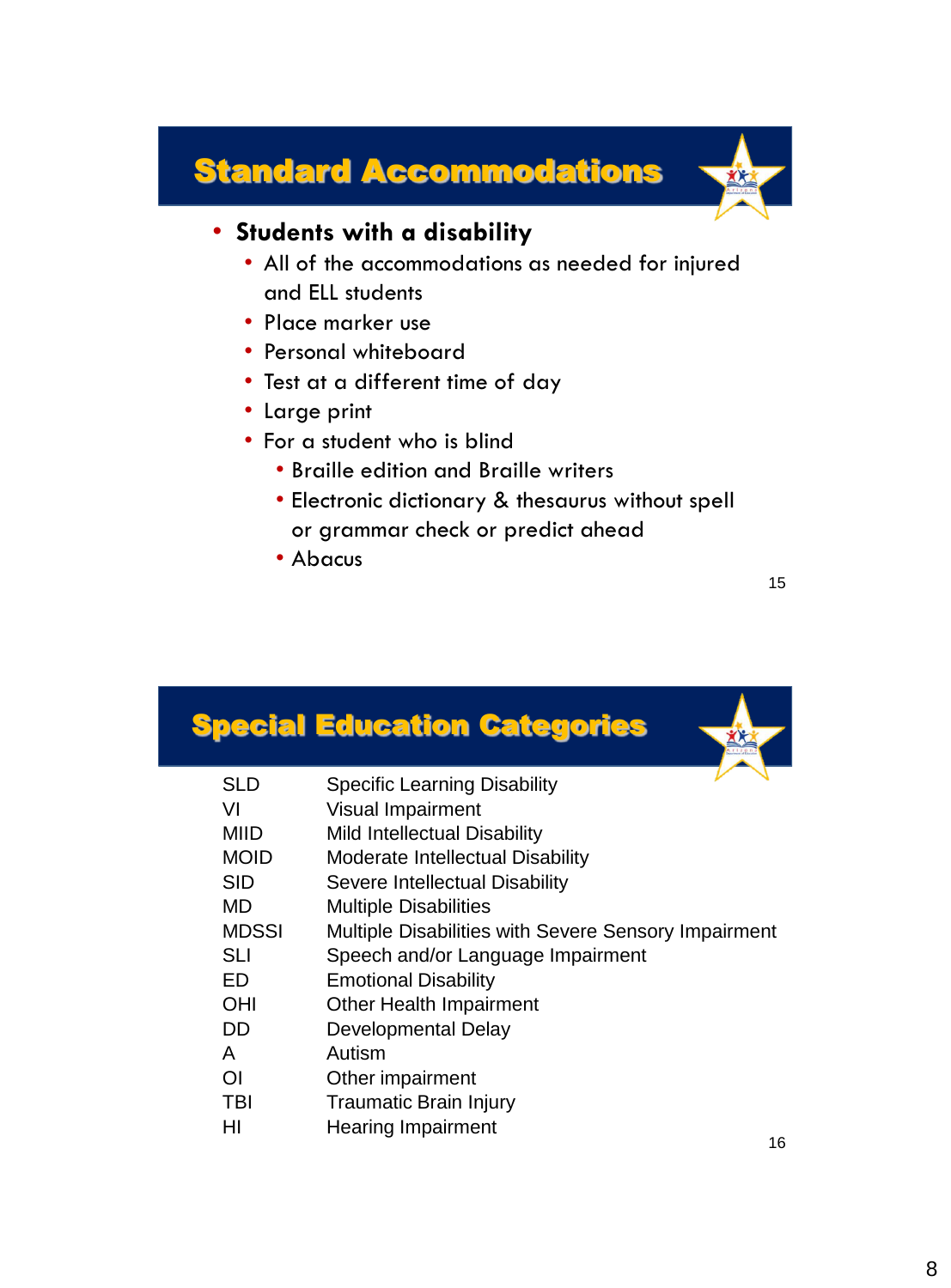### Other Demographics Collected



17

#### • **Standard Federally required data**

- Social Economic Status (currently using Free/Reduced Lunch designation)
- Ethnicity
- Migrant
- English Language Learner status

#### • **Minimum sub-group size for:**

- Performance standing 11
- $AP 40$

| <b>Arizona's Assessments</b>                                                                                                               |
|--------------------------------------------------------------------------------------------------------------------------------------------|
| • Arizona's Instrument to Measure Standards<br><b>Alternative (AIMS A)</b>                                                                 |
| • For students with a significant cognitive disability<br>• Based on the Alternate Academic Standards<br>• Administered online each spring |
|                                                                                                                                            |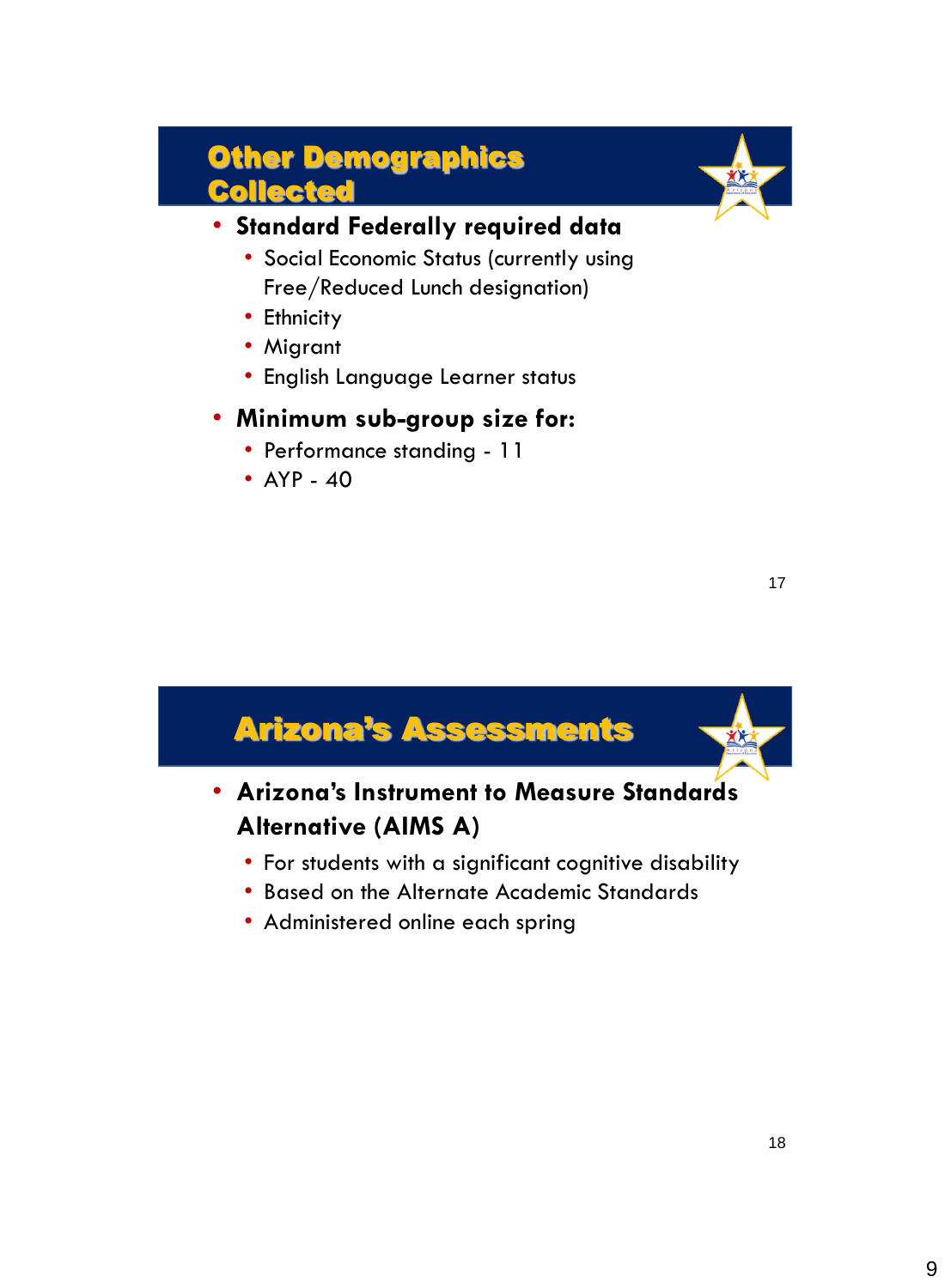## AIMS A



- **All grades scaled independently**
	- $\cdot$  (1000 1500)
- **Reading – Grades 3 - 8, & HS**
	- Multiple choice
	- Performance tasks
- **Mathematics – Grades 3 - 8, & HS**
	- Multiple choice
	- Performance tasks
- **Science – Grades 4, 8, & HS**
	- Multiple choice
	- Performance tasks

## Arizona's NRTs • **Stanford 10 (since 2010)** • Terra-Nova (2005-2009) • Developed & owned by vendor • Student national percentile rank • Reading, Language, & Mathematics • Required by state law • Stand alone for Grades 2 and 9 • Since 2005, for Grades 3 through 8 embedded into AIMS Mathematics and Reading